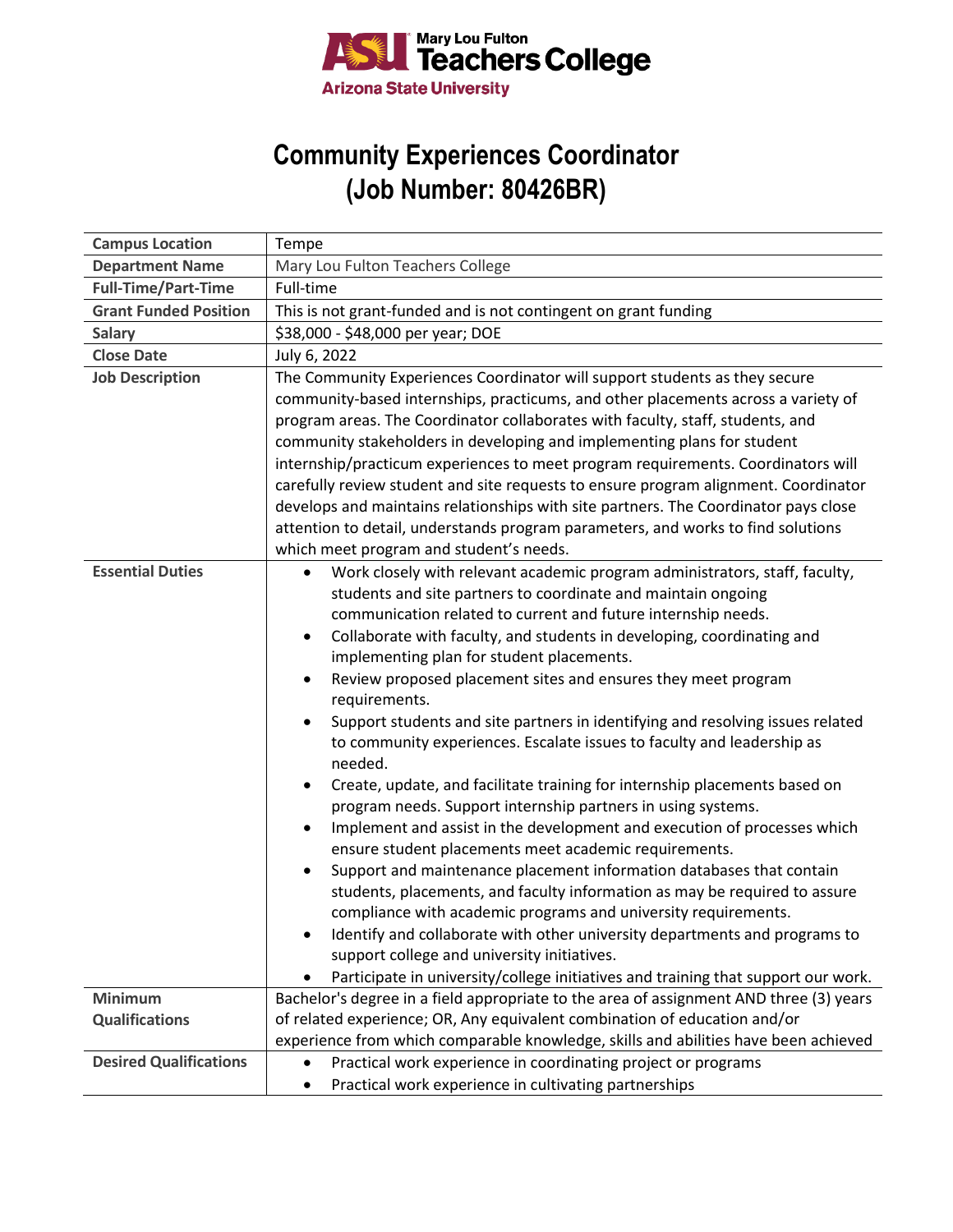**Leachers College** E

**Arizona State University** 

|                             | Knowledge of the principles, practices and methods of internships and                                                                                                      |
|-----------------------------|----------------------------------------------------------------------------------------------------------------------------------------------------------------------------|
|                             | practicums                                                                                                                                                                 |
|                             | Ability to work effectively in an environment subject to limited supervision                                                                                               |
|                             | requiring independent decision making                                                                                                                                      |
|                             | Experience working with diverse populations<br>$\bullet$                                                                                                                   |
|                             | Practical work experience in meeting facilitation or presentation<br>$\bullet$                                                                                             |
|                             | Skill in establishing effective working relationships<br>٠                                                                                                                 |
|                             | Effective verbal and written communication skills<br>$\bullet$                                                                                                             |
|                             | Proficient in computer applications<br>٠                                                                                                                                   |
|                             | Strong organization and time management skills<br>٠                                                                                                                        |
|                             | High attention to detail<br>$\bullet$                                                                                                                                      |
|                             | Knowledge of issues relating to student placements, community education,<br>$\bullet$                                                                                      |
|                             | and mutually beneficial partnerships                                                                                                                                       |
|                             | Knowledge of basic project management<br>$\bullet$                                                                                                                         |
|                             | Skill in analyzing and improving processes<br>$\bullet$                                                                                                                    |
|                             | Skill in coordinating and prioritizing work and activities of self and others<br>$\bullet$                                                                                 |
| <b>Working Environment</b>  | Activities are primarily performed in a regular, climate-controlled office setting                                                                                         |
|                             | subject to extended periods of sitting, standing, walking; visual acuity and manual                                                                                        |
|                             | dexterity associated with daily use of desktop computer; bending, stooping, reaching                                                                                       |
|                             | and lifting up to 20 pounds; ability to clearly communicate verbally in English, read,                                                                                     |
|                             | write, see, and hear to perform essential duties; regular review of completed tasks.                                                                                       |
| <b>Department Statement</b> | ASU's Mary Lou Fulton Teachers College creates knowledge, mobilizes people, and                                                                                            |
|                             | takes action to improve education. Nationally recognized as a leader in teacher                                                                                            |
|                             | preparation, leadership development and scholarly research, Mary Lou Fulton                                                                                                |
|                             | Teachers College prepares over 7,600 educators annually. MLFTC faculty create                                                                                              |
|                             | knowledge by drawing from a wide range of academic disciplines to gain insight into<br>important questions about the process of learning, the practice of teaching and the |
|                             | effects of education policy. MLFTC mobilizes people through bachelor's, master's                                                                                           |
|                             | and doctoral degree programs, through non-degree professional development                                                                                                  |
|                             | programs and through socially embedded, multilateral community engagement.                                                                                                 |
|                             | MLFTC takes action by bringing people and ideas together to increase the capabilities                                                                                      |
|                             | of individual educators and the performance of education systems.                                                                                                          |
|                             |                                                                                                                                                                            |
|                             | Aligned with ASU's commitment to justice, equity, diversity and inclusion, MLFTC is                                                                                        |
|                             | committed to advancing systemic equity in our curricula, programming and                                                                                                   |
|                             | institutional relationships. The college's core value of Principled Innovation connects                                                                                    |
|                             | individual decision making to the pursuit of systemic equity.                                                                                                              |
| <b>ASU Statement</b>        | Arizona State University is a new model for American higher education, an                                                                                                  |
|                             | unprecedented combination of academic excellence, entrepreneurial energy and                                                                                               |
|                             | broad access. This New American University is a single, unified institution                                                                                                |
|                             | comprising four differentiated campuses positively impacting the economic, social,                                                                                         |
|                             | cultural and environmental health of the communities it serves. Its research is                                                                                            |
|                             | inspired by real world application blurring the boundaries that traditionally                                                                                              |
|                             | separate academic disciplines. ASU serves more than 80,000 students in                                                                                                     |
|                             | metropolitan Phoenix, Arizona, the nation's fifth largest city. ASU champions                                                                                              |
|                             | intellectual and cultural diversity, and welcomes students from all fifty states and                                                                                       |
|                             | more than one hundred nations across the globe.                                                                                                                            |
|                             |                                                                                                                                                                            |